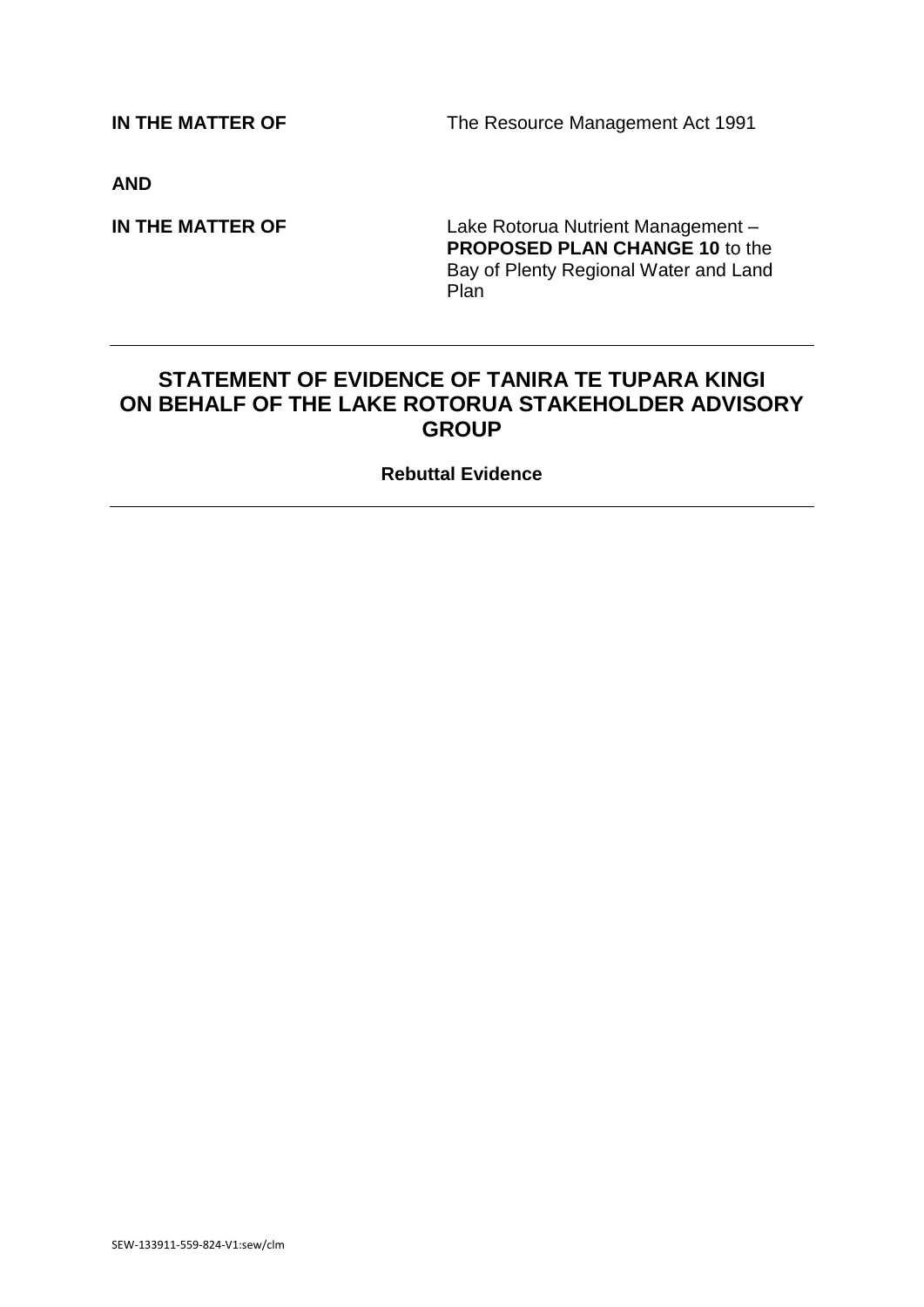## **Qualifications and Experience**

- 1. My full name is Tanira Te Tupara KINGI, I am employed as a Research Leader in Primary Industry Systems with Scion, Rotorua. I have a PhD in agricultural economics and development from The Australian National University and a MAppSc(Hons) in agricultural systems management from Massey University. My iwi affiliations include Ngati Whakaue, one of several Te Arawa iwi with land interests in the Lake Rotorua catchment.
- 2. I was the chair of the Lake Rotorua Stakeholder Advisory Group (StAG) from July 2013 to its disestablishment in December 2015.
- 3. While chair of StAG I was employed by AgResearch Ltd as a senior scientist in agricultural systems and science advisor up to June 2015 when I started with Scion. My contract to BoPRC to chair StAG was through AgResearch Ltd.
- 4. I was the chair of the Lake Rotorua Primary Producers Collective (LRPPC) from its inception in June 2011 to June 2013.
- 5. I am currently the chair of the Te Arawa Primary Producers (TAPS) Group established in July 2011 with 11 members in the Lake Rotorua catchment.
- 6. I am also chair Whakaue Farming Ltd (WFL), a wholly-owned subsidiary of Ngati Whakaue Tribal Lands (NWTL). WFL manages 2,800ha of land owned by NWTL and is the largest pastoral farmer in the catchment.

## **Scope of Evidence and Summary**

- 7. My evidence is in response to expert evidence provided by:
	- a. CNI Iwi Holdings Limited (CNIIHL)
	- b. PF Olsen Ltd.
- 8. My evidence covers the following matters:
	- a. Collaborative process used to establish StAG
	- b. Decision making process used by StAG to meet the conditions under its Terms of Reference
- 9. I not intend to respond to every point raised in the evidence. Instead I will focus on the following: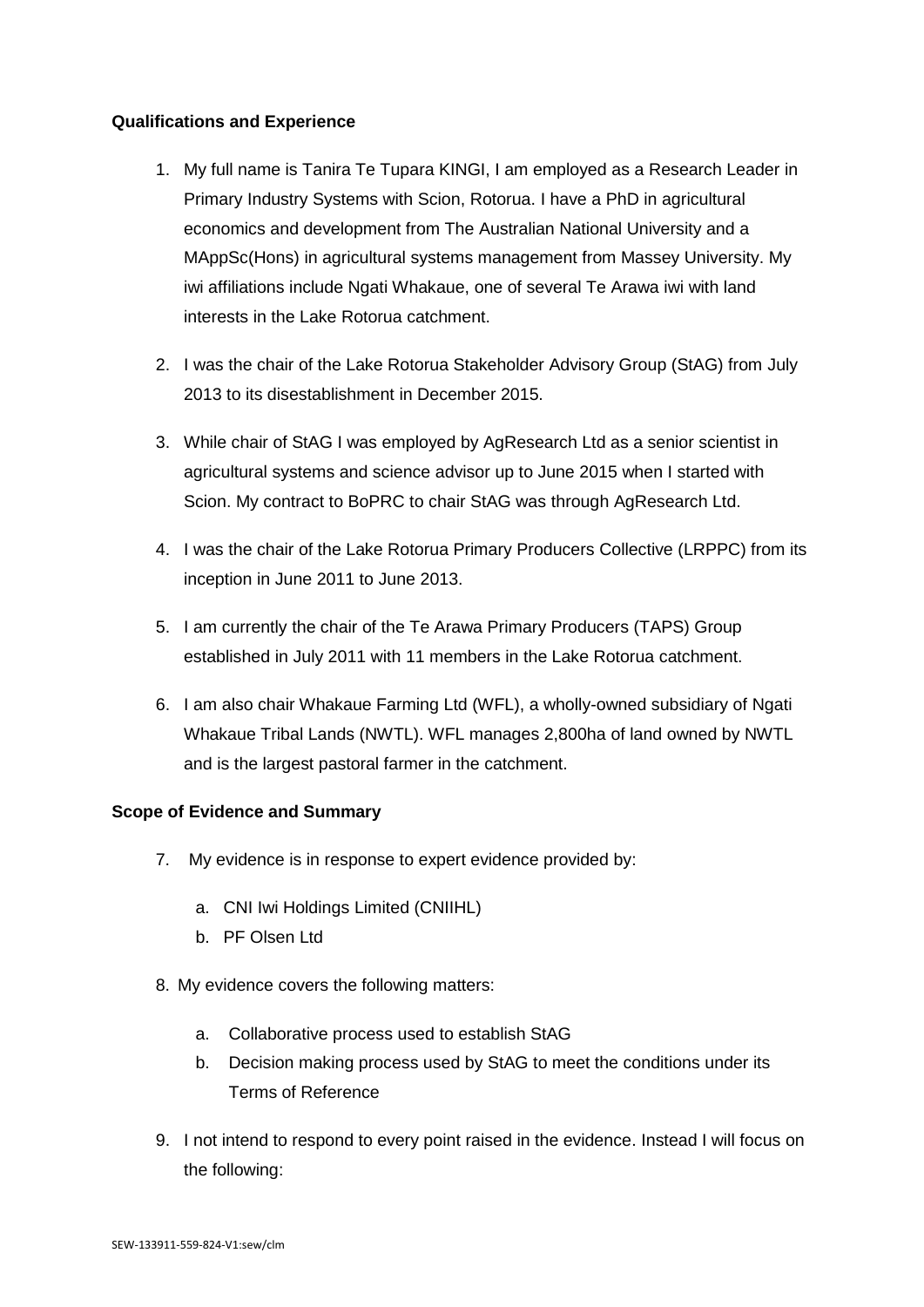- (a) The alleged capture of StAG by self-interested parties including high nutrient emitting land users in the catchment
- (b) The lack of forestry or landowner representation on StAG
- 10. For specific response to 9(a) refer to Section [22](#page-3-0) and 25.
- 11. For specific response to 9(b) refer to Section [26](#page-4-0) and Section [40](#page-6-0) onwards.
- 12. Note that where I have not responded on other issues given in evidence by these two submitters, this does not mean that I agree with their evidence on those issues.

#### **Background materials and reports referenced**

- 13. In preparing this evidence, I have referred to the following documents (links provided):
	- (a) StAG Terms of Referenc[e StAG TOR](http://www.rotorualakes.co.nz/vdb/document/852)
	- (b) StAG Minutes (November 2012 to December 2015)[. StAG agendas and](http://www.rotorualakes.co.nz/lake-rotorua-stakeholder-advisory-group-stag)  [minutes](http://www.rotorualakes.co.nz/lake-rotorua-stakeholder-advisory-group-stag)
	- (c) Oturoa Agreement [Oturoa Agreement](http://www.rotoruafarmers.org.nz/oturoa-agreement/)
	- (d) Waiora Agreement [Waiora Agreement](http://www.rotoruafarmers.org.nz/waiora-agreement/)

## **Formation of StAG**

- 14. StAG was preceded by two other community engagement groups: The Land Use Focus Group that met approximately 6 or 7 times from 2005 to 2007, and following that the Land Use Futures Board (LUFB) formed in 2008 to 2010.
- 15. Prior to the establishment of StAG a number of key milestones took place. This included the signing of the Waiora Agreement in 2011 by the Lakes Water Quality Society (LWQS) and the Lake Rotorua Primary Producers Collective (LRPPC. This agreement specified the common principles of working collaboratively together to protect Lake Rotorua and the rural economy.
- 16. The executive members of these two groups formed the 'Waiora' group that met 2- 3 times in 2012 with senior representatives from BOPRC and the Rotorua Lakes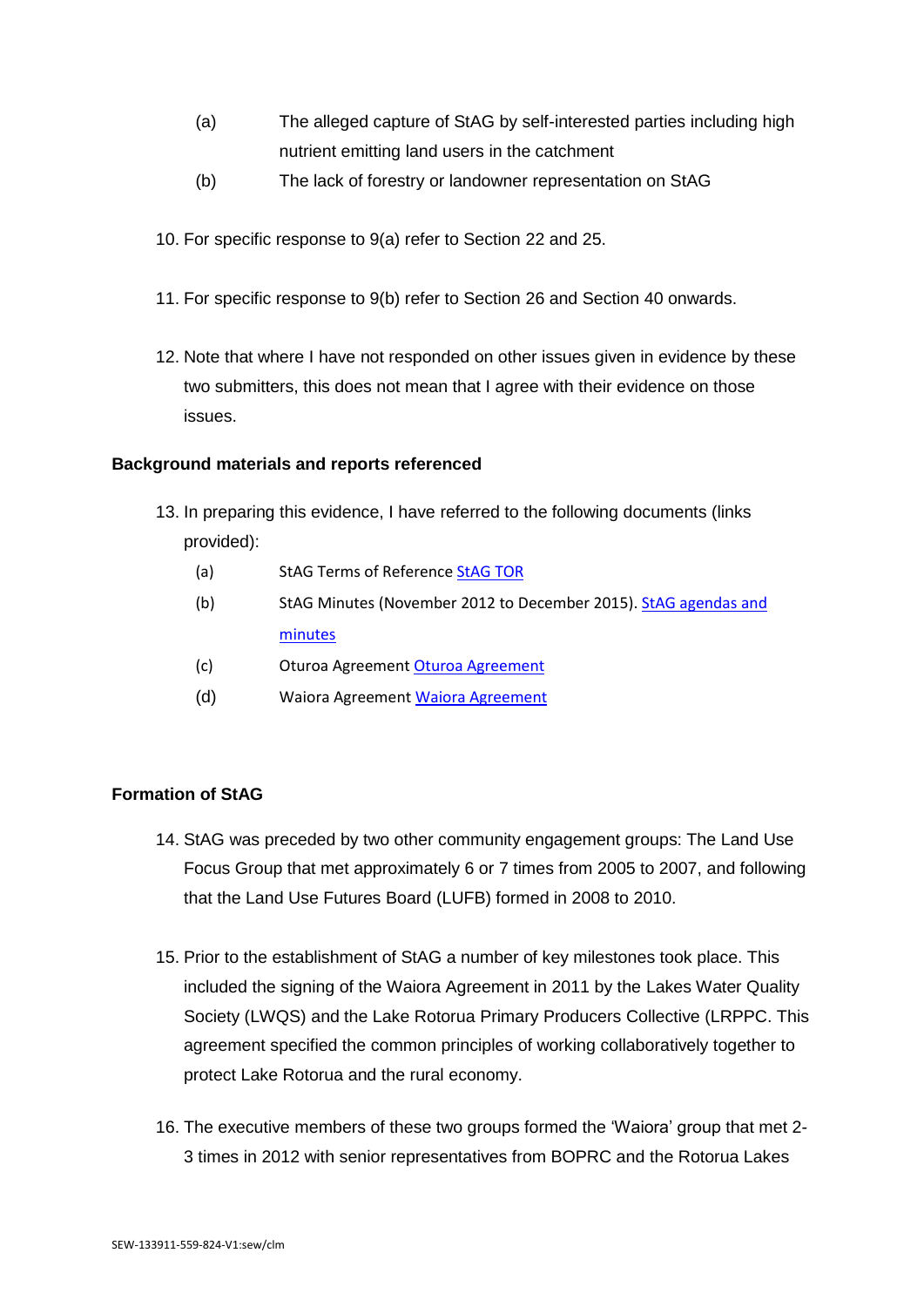Council (RLC). These meetings were facilitated by MP Todd McLay. A key function of this group was to resolve issues with the RPS appeal. These 2012 Waiora meetings also pushed for the establishment of a broad community forum which took place on 31 August 2012 (see below). In February 2013, with the assistance of Todd McLay the Oturoa Agreement was signed between the BoPRC, LRPPC, Federated Farmers and supported by LWQS. This agreement laid the principles for how the sectors would work together to achieve the principles outlined in the Waiora Agreement.

- 17. On August 31, 2012 a public forum was organised with the support of LWQS, LRPPC, Te Arawa Primary Sector Group (TAPS), Te Arawa Lakes Trust (TALT), Rotorua District Council (now RLC) and BoPRC to provide the opportunity for as many landowner perspectives in the catchment to be presented on how reduce nutrient losses into the Lake. The forum recommended the formation of StAG.
- 18. A sub-group from the Collective, LWQS and BoPRC staff drafted the StAG ToR which were presented to the Rotorua Te Arawa Lakes Strategy Group (RTALSG) in September 2012. RTALSG approved the StAG ToR in principle in September 2012, and formally signed off the final ToR in December 2012.

## 19. **Membership of StAG**

- 20. A key principle in the StAG ToR was that members were not expected to represent industry or landowner interests in the catchment. Instead the Group members shall be selected or nominated by their respective sectors, organisations and agencies on the basis of the knowledge and skills they can bring to the table, particularly an ability to operate in a collaborative manner.
- 21. It was agreed by the subgroup charged with writing the ToR (see 16 above) that representation of land owner or sector interests could produce a competitive environment that may not achieve an outcome that was acceptable to the catchment community.

## <span id="page-3-0"></span>**22. Industry Interests and Industry Capture in StAG**

23. The allegation that StAG was subject to regulatory capture in the StAG ToR and that the BoPRC active acted to facilitate this capture allowing (i) concentrated interest groups; and (ii) technically complex policy to produce a situation where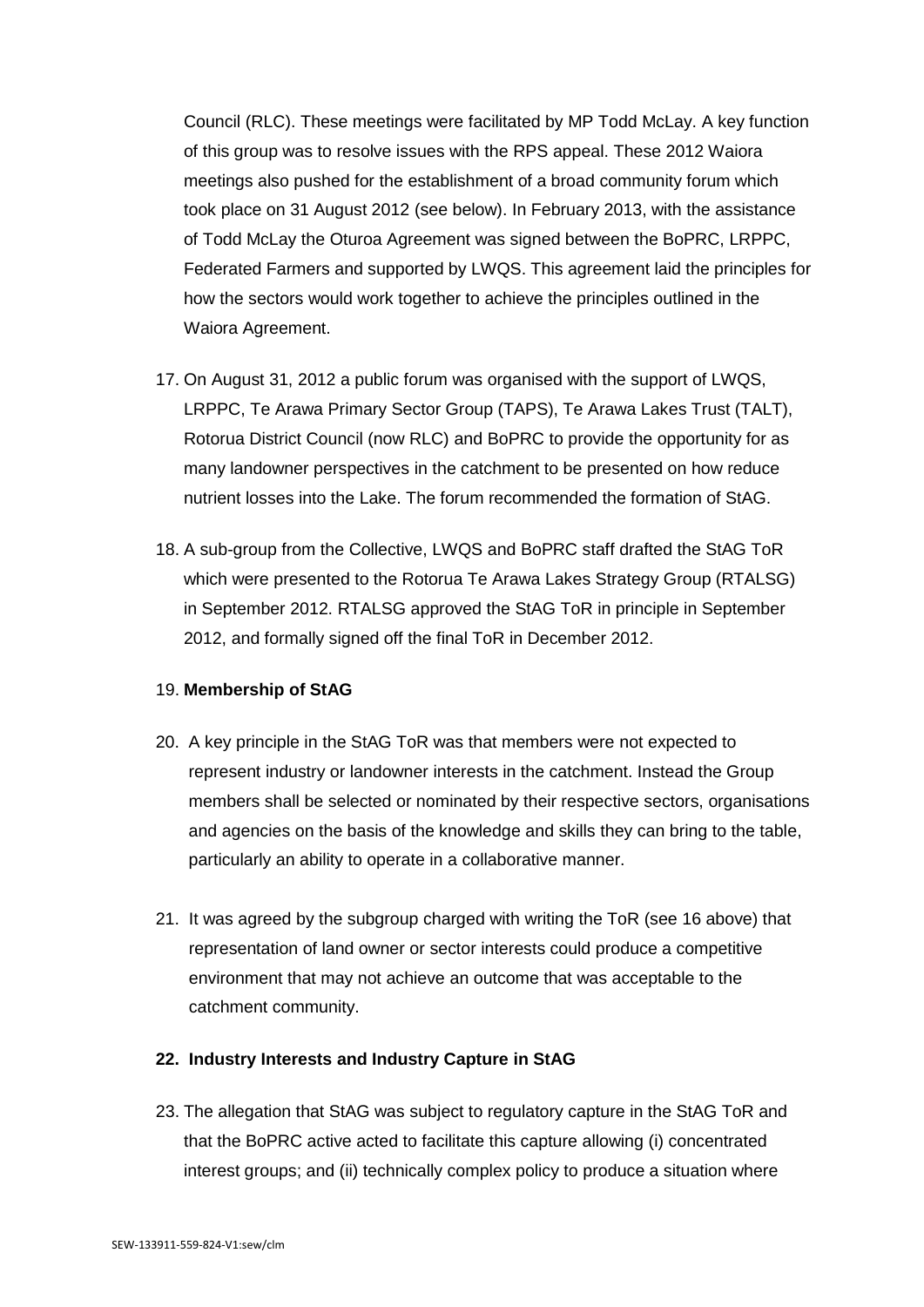"asymmetric information is prevalent" (page 6 of the CNIIHL evidence) does not acknowledge the progress made by the efforts of the LWQS and LRPPC to work collaboratively under very challenging circumstances.

- 24. The historical description given in Sections 14 to 23 does not describe the difficult relationship that had evolved between the farmer representatives (e.g. Federated Farmers), the LWQS and BoPRC from around 2004 to 2010. A key (unwritten) function of StAG was to build the bridges between these three main organisations and the Waiora and Oturoa Agreements were critical in achieving this purpose.
- 25. It was widely recognised (prior to the establishment of StAG), by the industry, BoPRC, LWQS and Te Arawa that a sustainable solution to reducing nitrate leaching into Lake Rotorua could not be achieved without the buy-in from the pastoral sector. To suggest that policy capture was a deliberate ploy to preserve the status quo and reward those that pollute and penalise those that don't is a statement made without the full understanding of the complex context of Lake Rotorua catchment.

#### <span id="page-4-0"></span>**26. Iwi (Te Arawa) Landowner Input to StAG**

- 27. The public forum in August 2012 to establish a community stakeholder group was attended by around 75 attendees. Te Arawa landowners actively participated in this meeting.
- 28. The StAG ToR indicated there would be one 'Maori landowner' member. This was later increased to two members more accurately to account for the 27% of the catchment under Māori land ownership.
- 29. A number of hui were organised in 2013 and 2014 by BoPRC under the direction and support of StAG to lift the awareness of Te Arawa landowners. These resulted in more Te Arawa landowners joining StAG at various times. The organisations represented are listed below (the names of the individuals are available in the StAG minutes.
- 30. Te Arawa Maori land block members on StAG:
	- i. Whakapoungakou Trust
	- ii. Ngati Whakaue Tribal Lands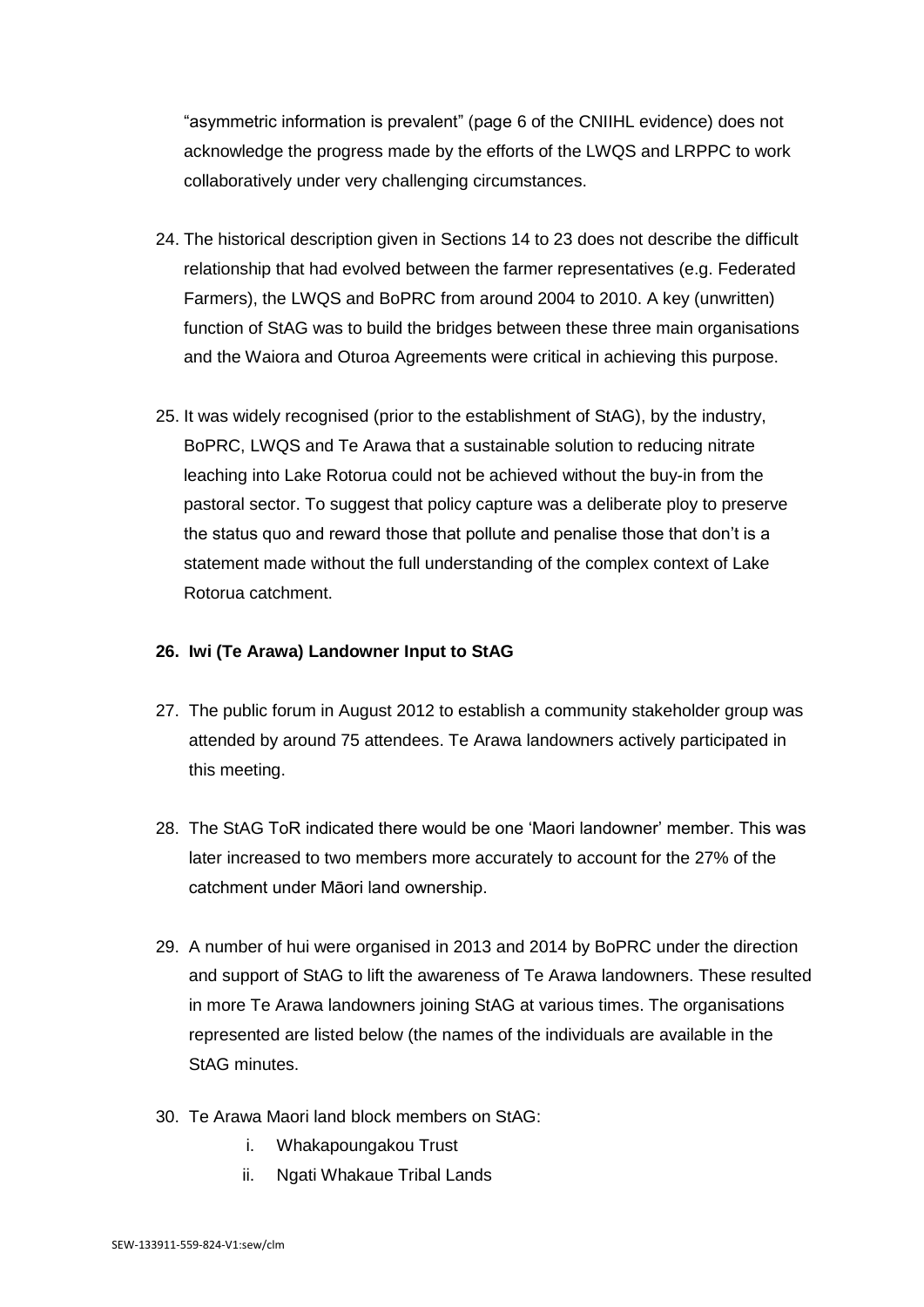- iii. Maori Trustee (now Te Tumu Paeroa)
- iv. Pukahukiwi Kaokaora Incorporation
- v. Waerenga Incorporation
- vi. Mangorewa Kaharoa Trust
- vii. Maraeroa Oturoa Trust
- viii. Parekarangi Trust
- 31. These organisations had multiple members representing them including 2 from the Pukahukiwi and 3 from Waerenga Incorporations.
- 32. **Te Tumu Paeroa** was represented by the Rotorua office manager, who later resigned from StAG following his election to BoPRC. Councillor Tahana remained as an observer on StAG and was instrumental in organising and presenting information to several hui organised for Te Arawa land owners in 2014
- 33. Council Tahana was replaced by four Te Tumu Paeroa Rotorua and Wellingtonbased staff between 2014 and 2015.
- 34. **Te Arawa Lakes Trust:** TALT CEO was a regular attendee at StAG meetings and he was supported by three trustees two TALT staff members who attended over the 3-year period.
- **35. Te Arawa Primary Sector (TAPS) and Te Arawa FoMA** were all represented by the individuals who attended to provide a land owner or manawhenua perspective on the points of discussion over the course of the three years that StAG met.
- 36. In September 2015 a special StAG meeting was organised to provide the various groups on StAG to present their views on draft rules. Attendees included 8 Te Arawa landowners and two from NWTL and TTP presented the Te Arawa perspective including a focus on under-developed Maori land which led to Council funding a study on this issue.
- 37. As the StAG chair and current chair of WFL and TAPS my responsibility was to act impartially and objectively in leading and facilitating StAG proceedings. I accepted the contracted role as an experienced independent chair and I understood that I could not advocate for Te Arawa interests. However, as a tribal member of Te Arawa I felt that it was my responsibility to ensure that the Te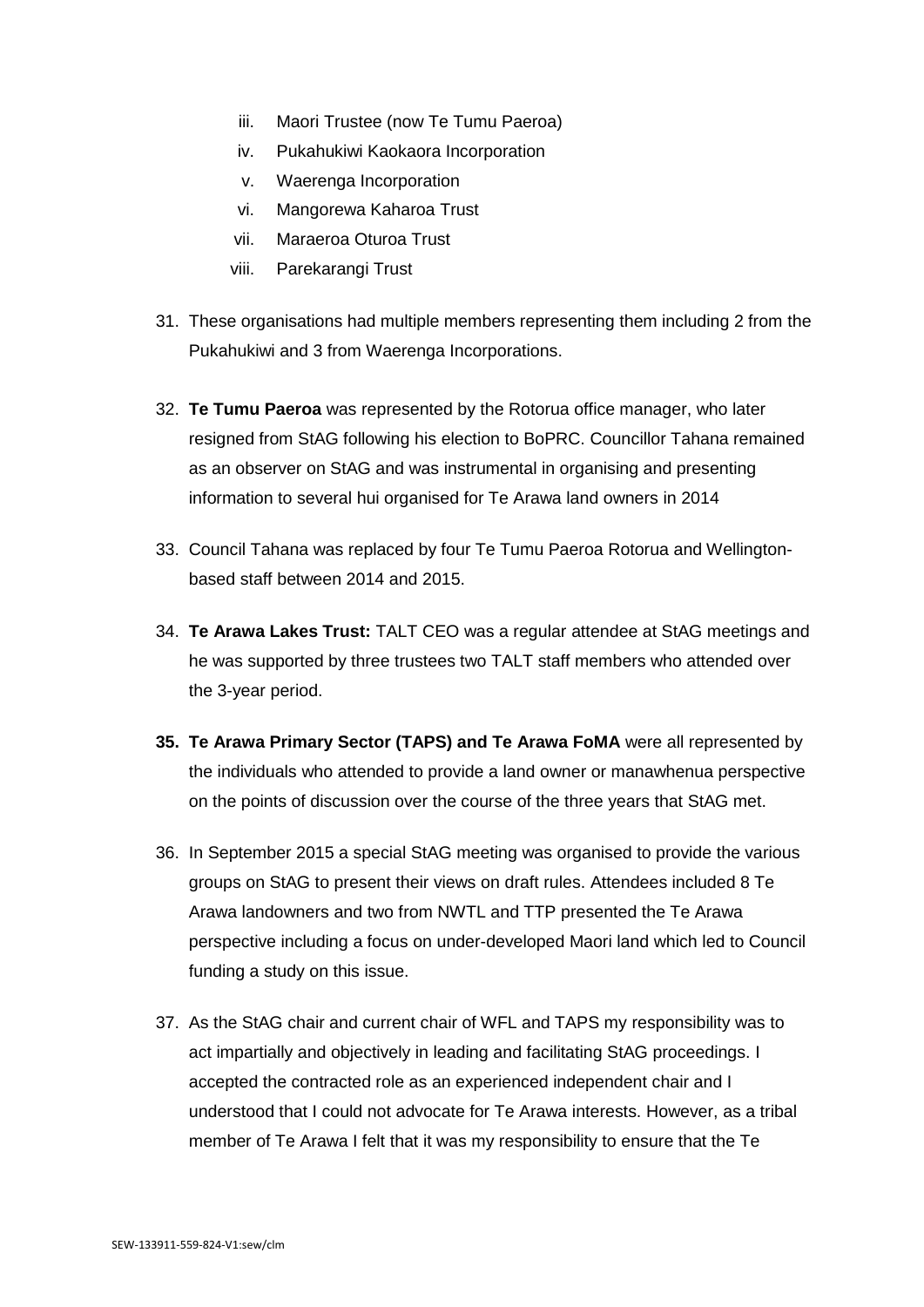Arawa perspective was incorporated into all discussions and decisions and encouraged active participation from other Te Arawa landowners.

- 38. The involvement of Te Arawa in the StAG process could best be described as reasonable or adequate. Could consultation have been improved? Of course, but StAG was not responsible for consultation. That lay with BoPRC. However, the Te Arawa members of StAG provided as much support and guidance as required to BoPRC to design and implement consultation and information efforts to Te Arawa land owners.
- 39. The organisations listed in 24 above are some of the largest Te Arawa entities in the catchment but it should be remembered that many of the trustees that attended StAG meetings provided multiple perspectives; not limited to the large entities but also the many small land owning structures that they are trustees on. Iwi members have multiple commitments, on multiple blocks representing multiple interests.

#### <span id="page-6-0"></span>**40. Other Iwi and Forestry Sector Input into the StAG Process (including CNIIHL)**

- 41. CNIIHL is made up of 8 iwi: Ngai Tuhoe, Ngāti Manawa, Ngāti Rangitihi, Ngāti Tuwharetoa, Ngāti Whakaue, Ngāti Whare, Raukawa, Te Pumautanga O Te Arawa (TPoTA). Ngati Whakaue was more than adequately represented around at the StAG meetings. The other Te Arawa group is TPoTA which is made up of Ngāti Ngāraranui, Ngāti Tura, Ngāti Te Ngākau, Ngāti Kearoa/Ngāti Tuara, Ngāti Te Roro o te Rangi, Ngāti Uenukukopako, Ngāti Tuteniu, Ngāti Pikiao, Ngāti Tarāwhai, Ngāti Rongomai, Tuhourangi Ngāti Wāhiao, Ngāti Tahu-Ngāti Whaoa.
- 42. Several of the Te Arawa hapu listed under TPoTA were represented by individuals that attended the StAG meetings. But as outlined in 18, 19 and 20 above they did not attend with the full mandate of their hapu or iwi as representatives.
- 43. The allegation that StAG viewed CHIIHL as a "….landlord, not a forester. And not necessarily having the same land use goals as their present licensee/lessee" is spurious. Nor do I accept that the licensee/lessee pointed that out at the first StAG meeting (page 5 of the CHIIHL evidence). The inaugural StAG meeting minutes from 6 November 2012 has Colin Maunder attending as a forestry sector representative and not representing CNIIHL.